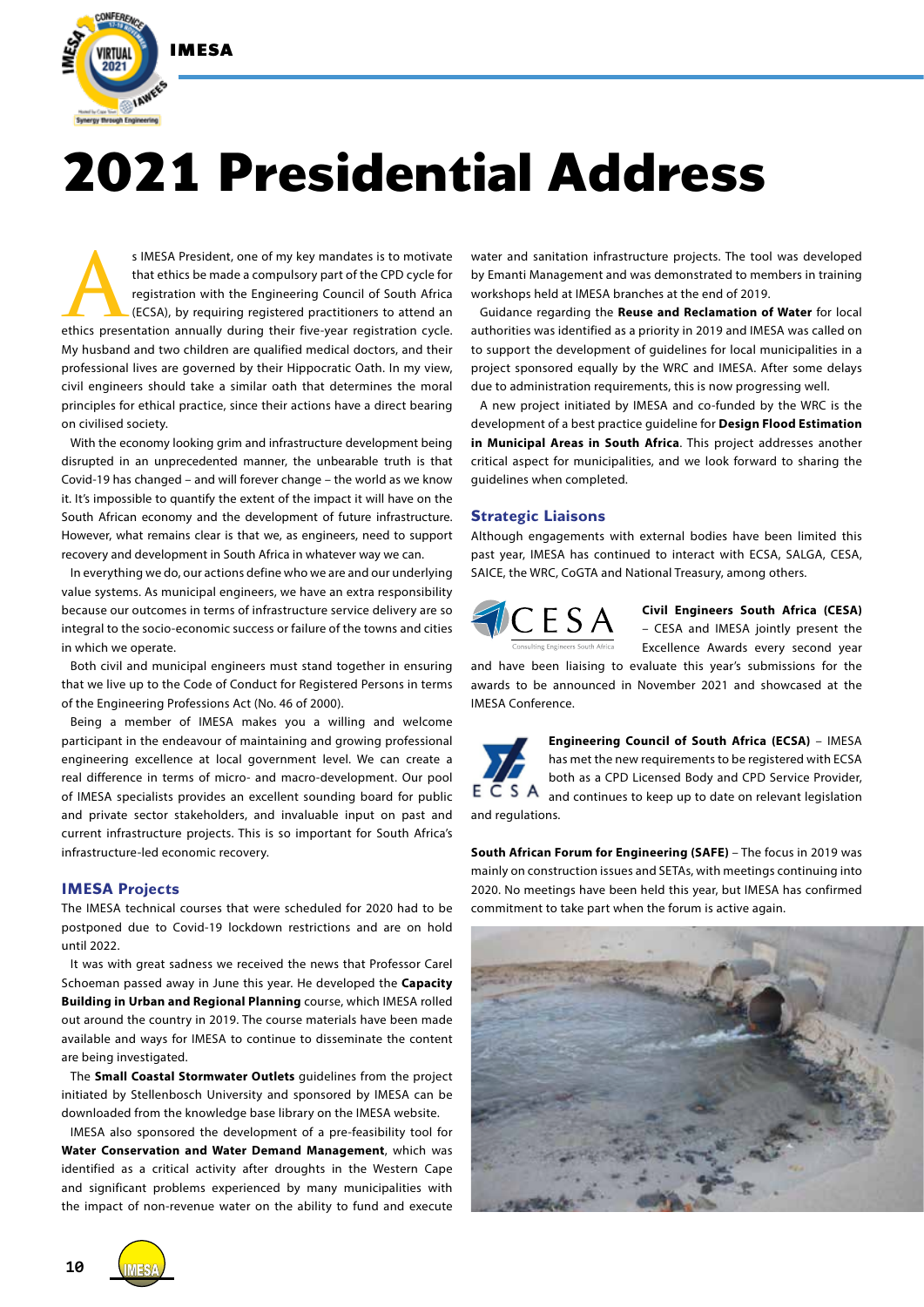## **National Treasury** – In August 2020, IMESA national treasury<br>invited high-level representatives of National F <sub>Nailonal Treasury<br>REPUBLIC OF SOUTH AFRICA Treasury, CoGTA, CIDB, SALGA, MISA and</sub>

SAICE to an online workshop to raise urgent issues related to supply chain management and the interpretation of various policies. The representatives from National Treasury and CIDB took note of the issues raised and have addressed some of them. A National Treasury City Support Programme (CPS) water team is now in the process of facilitating the clearing of procurement impediments and is collaborating with professional bodies like IMESA to resolve the issues.

has maintained contact with SALGA at a national level for support on

**Water Research Commission (WRC)** – IMESA has sponsored two projects in joint ventures with the WRC, as described above. Work on both projects is in progress and the completed guidelines will address critical issues in municipal engineering.

communication with municipalities.

SALGA

## **International Federation of Municipal Engineers (IFME)** – The

 $0 - 1/2$ Federation of Municipal<br>
Engineering

importance of international knowledge sharing was underscored during the IFME meeting held in May 2021, which I attended virtually as South Africa's representative.

**South African Local Government Association (SALGA)** – Although there have been fewer opportunities for interaction this year, IMESA

Evolving urban patterns were a common viewpoint shared by the IFME country members in attendance. Prime examples include how the growing work-from-home culture is influencing city planning. If remote working becomes a more permanent feature – as many believe it will – this will influence key areas. These include reverse migration from cities, and transportation planning.

In countries worst affected by the virus, like South Africa, the focus is on economic recovery plans with public infrastructure investment a key driver to improved service delivery within the local government arena.

Sadly, IMESA was not able to host the IFME Board Meeting scheduled for Cape Town in October 2020 but we look forward to future opportunities to contribute our input for global solutions to municipal issues.

## **EXCO and Council**

The election of a new IMESA President as well as the Executive Committee and Council for the 2020-2022 period was completed and implemented with effect from 30 October 2020; however, with Covid-19 restrictions preventing an IMESA Conference last year, the ceremonial traditions were not possible. I take the opportunity now to thank Randeer Kasserchun as Immediate Past President for his valuable contribution to IMESA activities from 2018 to 2020.

IMESA has reduced the number of EXCO Technical Directors to four, with broad portfolios that will be broken down to establish work groups of Council members in specific portfolios. One Technical Director



portfolio, for example, is Infrastructure, which will have the support of Council workgroups for projects in Transportation, Roads, Stormwater, Water & Sanitation, and Building Structures & Town Planning.

## **Membership and Branches**

Our head office staff continue to keep IMESA's administration and finances in good order despite the challenges faced through various lockdowns and the impact of Covid-19 on membership and conference income. It is encouraging that our membership base has remained stable and that we are receiving new applications on a regular basis.

Our branches have faced similar challenges, and most had to convert their branch activities to online events

and communication. We encourage members to get involved and are always open to ideas on how we can provide more technical development opportunities and assist members to conquer common engineering challenges.

IMESA has branches covering the following regions:

- Northern Provinces (Gauteng)
- Free State/Northern Cape (Bloemfontein/Kimberley)
- KwaZulu-Natal (Durban)
- Border (East London)
- Eastern Cape (Port Elizabeth)
- Southern Cape/Karoo (George/Mossel Bay)
- Western Cape (Cape Town)
- SADC Countries.



**3S Media**

**3S Media**